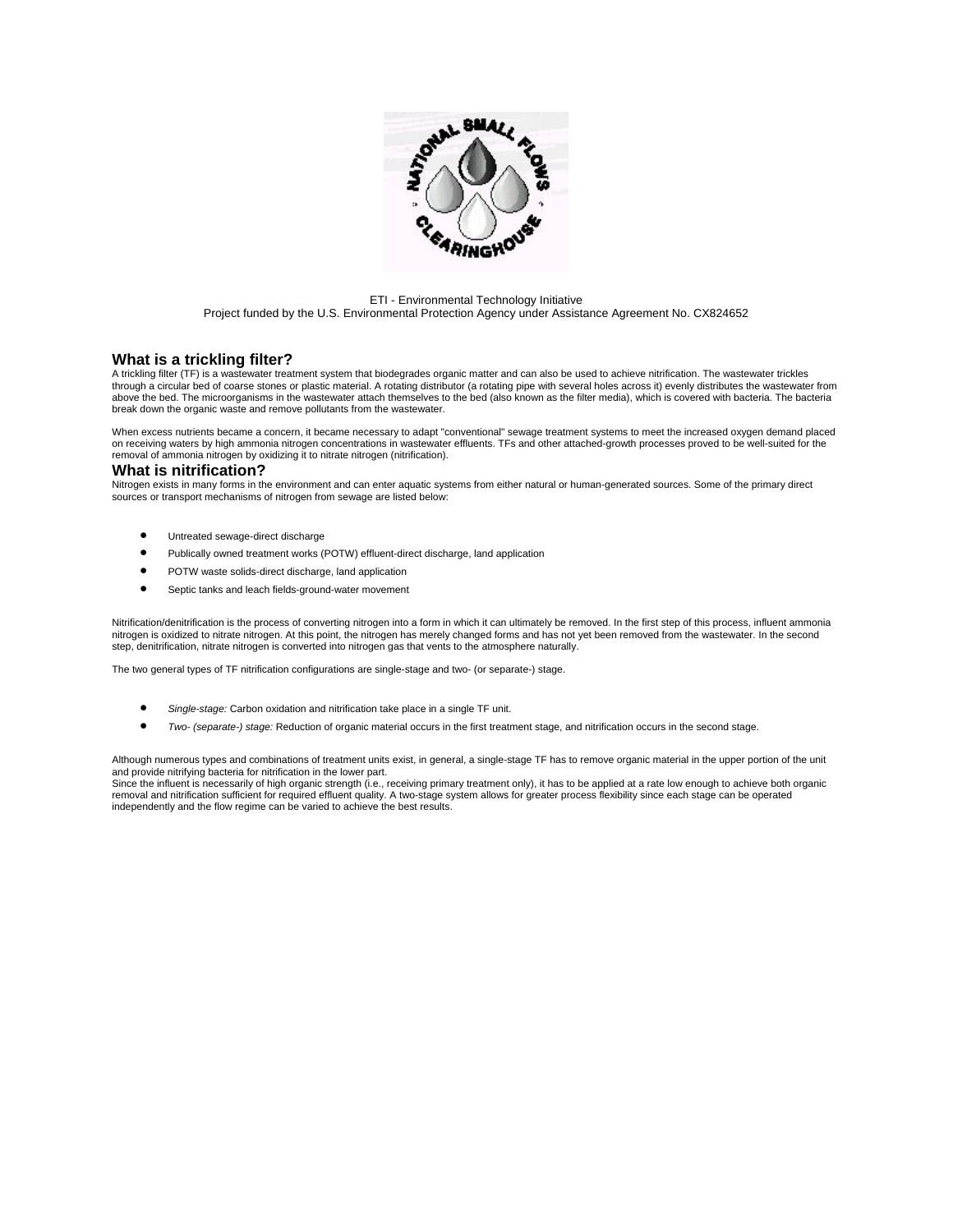

## Figure 1: Schematic of a Trickling Filter

Source: Water Environment Federation (1996), copyright © WEF. reprinted with permission

**What are the advantages and disadvantages of using TFs?**

# *Advantages*

- Simple, reliable process that is suitable in areas where large tracts of land are not available for a treatment system
- May qualify for equivalent secondary discharge standards
- Effective in treating high concentrations of organic material depending on the type of media used
- Appropriate for small- to medium-sized communities and onsite systems
- High degree of performance reliability
- Ability to handle and recover from shock loads
- Durability of process elements
- Relatively low power requirements
- Level of skill and technical expertise needed to manage and operate the system is moderate

# *Disadvantages*

- Additional treatment may be needed to meet strict discharge standards
- Generates sludge that must be treated and disposed of
- Regular operator attention needed
- Relatively high incidence of clogging
- Relatively low loadings required depending on the media
- Limited flexibility and control in comparison with activated sludge processes
- Potential for vector and odor problems

## **What determines the performance of a TF?**